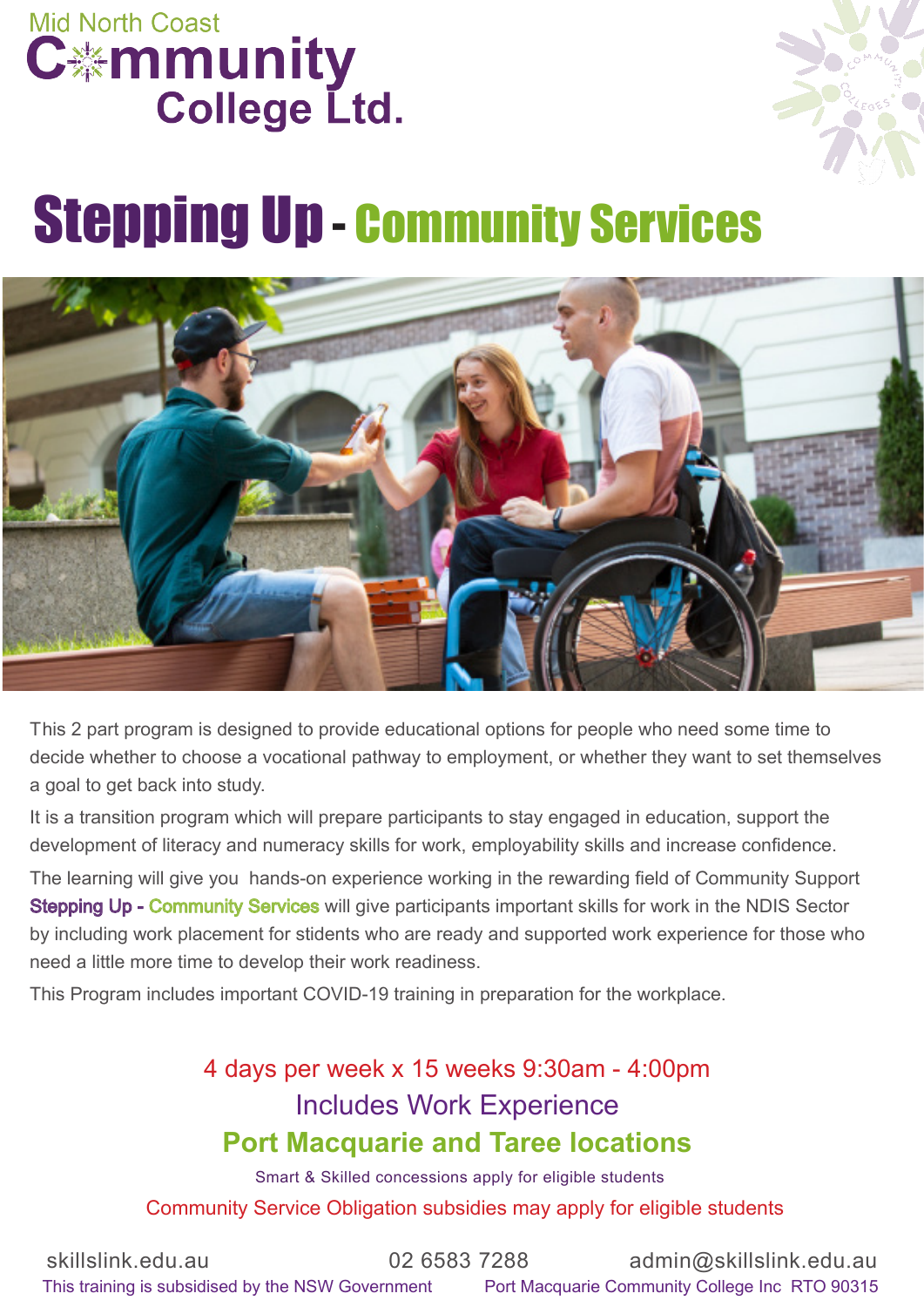

### Stepping Up - Community Services Step1





In Step 1, students will set goals and develop a plan that will see them ready to move on to Step 2 in their Pathway Program.

Students will begin to plan their Resumes, take part in team building and communication skills activities and prepare for the workplacement that will come later in the Pathway Program. The focus will be on important skill development such as communication, working in a team, First Aid and infection control.

### Pre vocational learning and Careers Action Planning Activities:

| BSBWHS211 | Contribute to the health and safety of self and others |
|-----------|--------------------------------------------------------|
| HLTAID010 | Provide basic emergency life support                   |
| FSKOCM003 | Participate in familiar spoken interactions at work    |
| FSKLRG001 | Prepare to participate in a learning environment       |
| FSKLRG003 | Use basic strategies for career planning               |

Community Service Obligation subsidies may apply for eligible students

HLTSS00066 Infection control Skill Set (Food Handling)

#### Funded by the NSW State Government